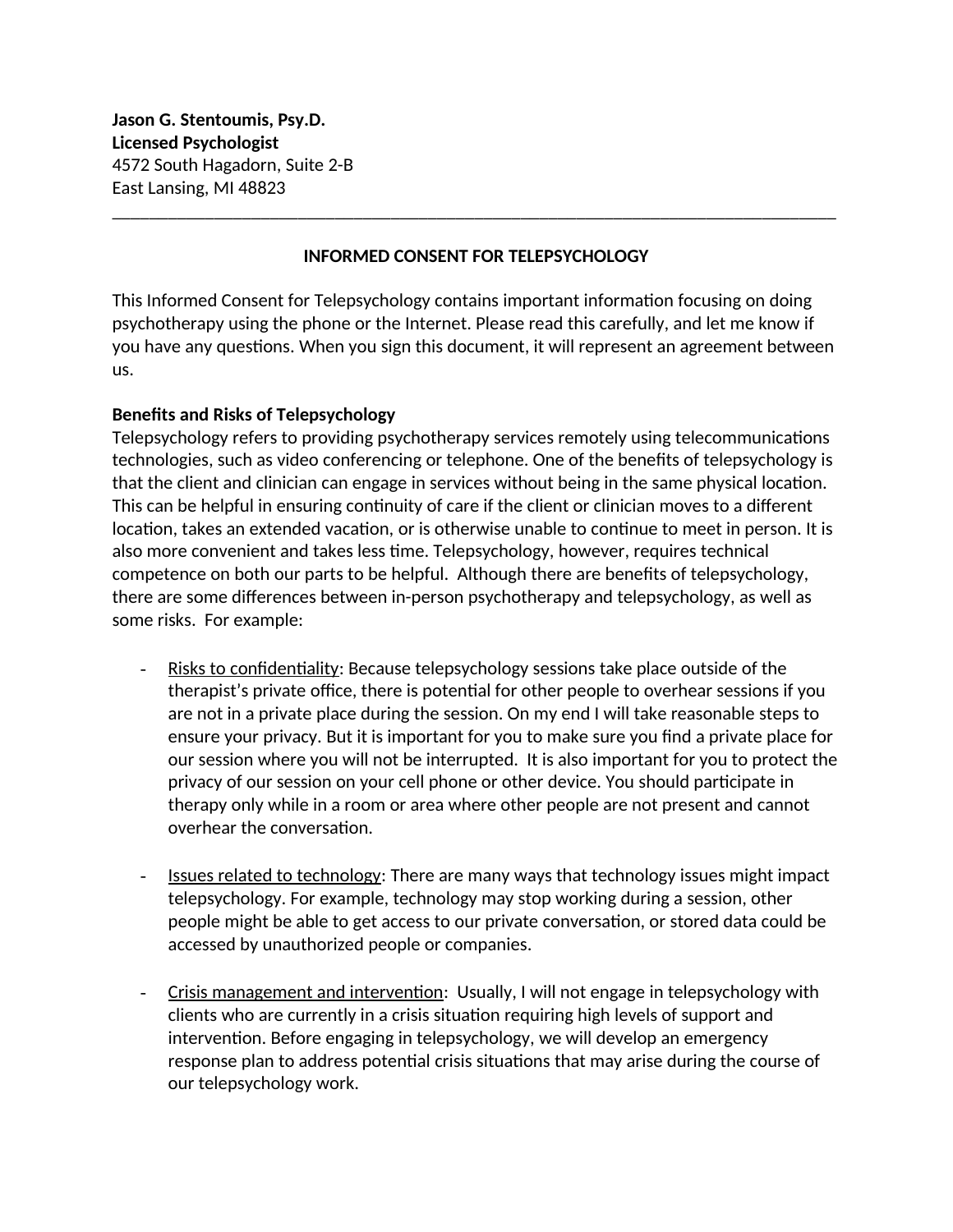- Efficacy: Most research shows that telepsychology is about as effective as in-person psychotherapy. However, some therapists believe that something is lost by not being in the same room. For example, there is debate about a therapist's ability to fully understand non-verbal information when working remotely.

### **Electronic Communications**

I am currently using **Doxy.me** for my telepsychology platform. You may have to have certain computer or cell phone systems to use telepsychology services. You are solely responsible for any cost to you to obtain any necessary equipment, accessories, or software to take part in telepsychology.

For communication between sessions, I only use email communication and text messaging with your permission and only for administrative purposes unless we have made another agreement. This means that email exchanges and text messages with my office should be limited to administrative matters. This includes things like setting and changing appointments, billing matters, and other related issues. You should be aware that I cannot guarantee the confidentiality of any information communicated by email or text. Therefore, I will not discuss any clinical information by email or text and prefer that you do not either. Also, I do not regularly check my email or texts, nor do I respond immediately, so these methods **should not** be used if there is an emergency.

Treatment is most effective when clinical discussions occur at your regularly scheduled sessions. But if an urgent issue arises, you should feel free to attempt to reach me by phone. I will try to return your call within 24 hours except on weekends and holidays. If you are unable to reach me and feel that you cannot wait for me to return your call, contact your family physician or the nearest emergency room and ask for the psychologist or psychiatrist on call. If I will be unavailable for an extended time, I will provide you with the name of a colleague to contact in my absence if necessary.

### **Confidentiality**

I have a legal and ethical responsibility to make my best efforts to protect all communications that are a part of our telepsychology. However, the nature of electronic communications technologies is such that I cannot guarantee that our communications will be kept confidential or that other people may not gain access to our communications. I will try to use updated encryption methods, firewalls, and back-up systems to help keep your information private, but there is a risk that our electronic communications may be compromised, unsecured, or accessed by others. You should also take reasonable steps to ensure the security of our communications (for example, only using secure networks for telepsychology sessions and having passwords to protect the device you use for telepsychology).

The extent of confidentiality and the exceptions to confidentiality that I outlined in my Informed Consent still apply in telepsychology. Please let me know if you have any questions about exceptions to confidentiality.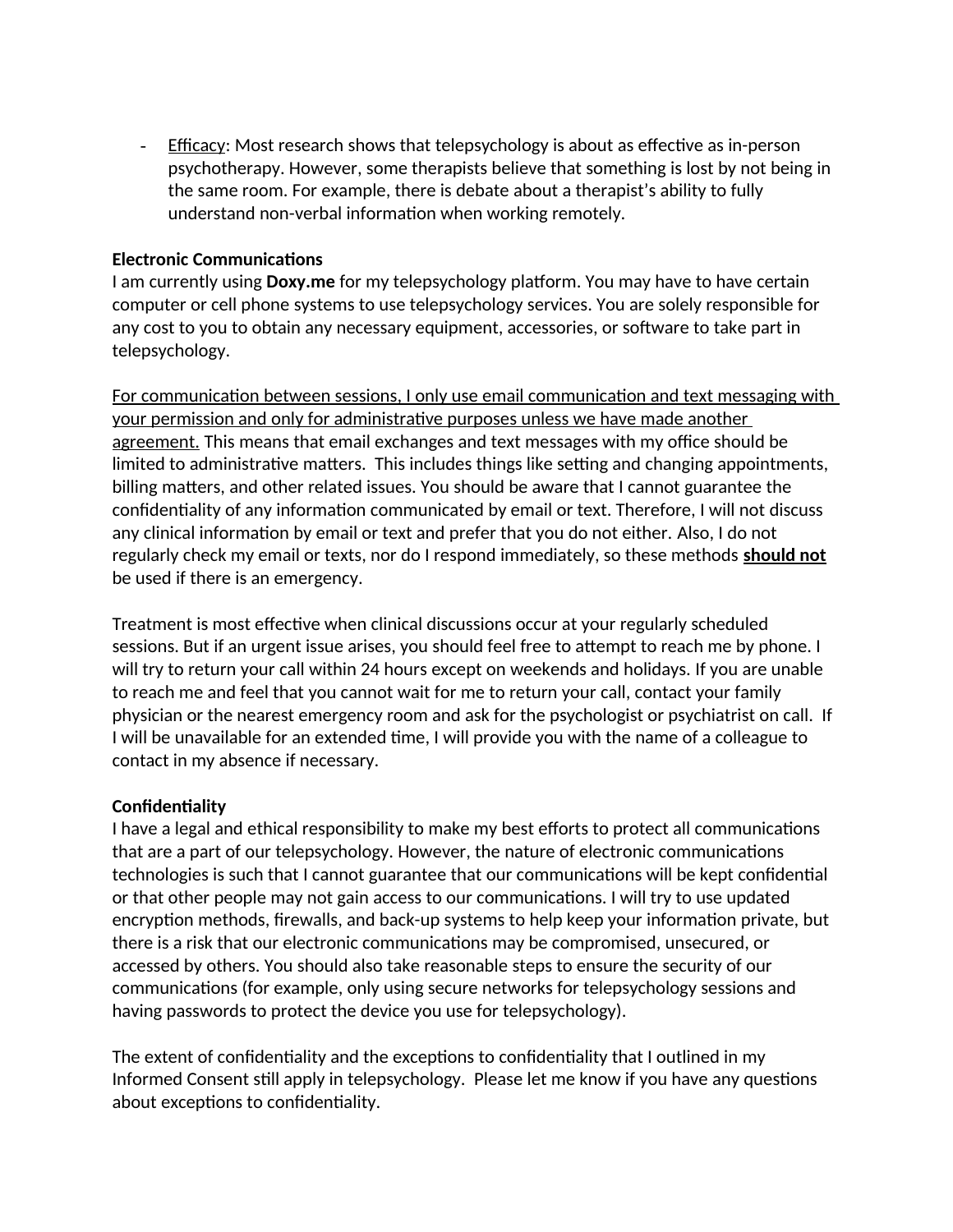### **Appropriateness of Telepsychology**

From time to time, we may schedule in-person sessions to "check-in" with one another. I will let you know if I decide that telepsychology is no longer the most appropriate form of treatment for you. We will discuss options of engaging in in-person counseling or referrals to another professional in your location who can provide appropriate services.

## **Emergencies and Technology**

Assessing and evaluating threats and other emergencies can be more difficult when conducting telepsychology than in traditional in-person therapy. To address some of these difficulties, we will create an emergency plan before engaging in telepsychology services. I will ask you to identify an emergency contact person who is near your location and who I will contact in the event of a crisis or emergency to assist in addressing the situation. I will ask that you sign a separate authorization form allowing me to contact your emergency contact person as needed during such a crisis or emergency.

If the session is interrupted for any reason, such as the technological connection fails, and you are having an emergency, do not call me back; instead, call 911 or go to your nearest emergency room. Call me back after you have called or obtained emergency services.

**If the session is interrupted and you are not having an emergency, disconnect from the session and I will wait two (2) minutes and then re-contact you via the telepsychology platform on which we agreed to conduct therapy.** If you do not receive a call back within two (2) minutes, then call me on the phone number I provided you (517-999-3935).

If there is a technological failure and we are unable to resume the connection, you will only be charged the prorated amount of actual session time.

### **Fees**

The same fee rates will apply for telepsychology as apply for in-person psychotherapy. However, insurance or other managed care providers may not cover sessions that are conducted via telecommunication. If your insurance, HMO, third-party payor, or other managed care provider does not cover electronic psychotherapy sessions, you will be solely responsible for the entire fee of the session. Please contact your insurance company prior to our engaging in telepsychology sessions in order to determine whether these sessions will be covered.

### **Records**

The telepsychology sessions shall not be recorded in any way unless agreed to in writing by mutual consent. I will maintain a record of our session in the same way I maintain records of inperson sessions in accordance with my policies.